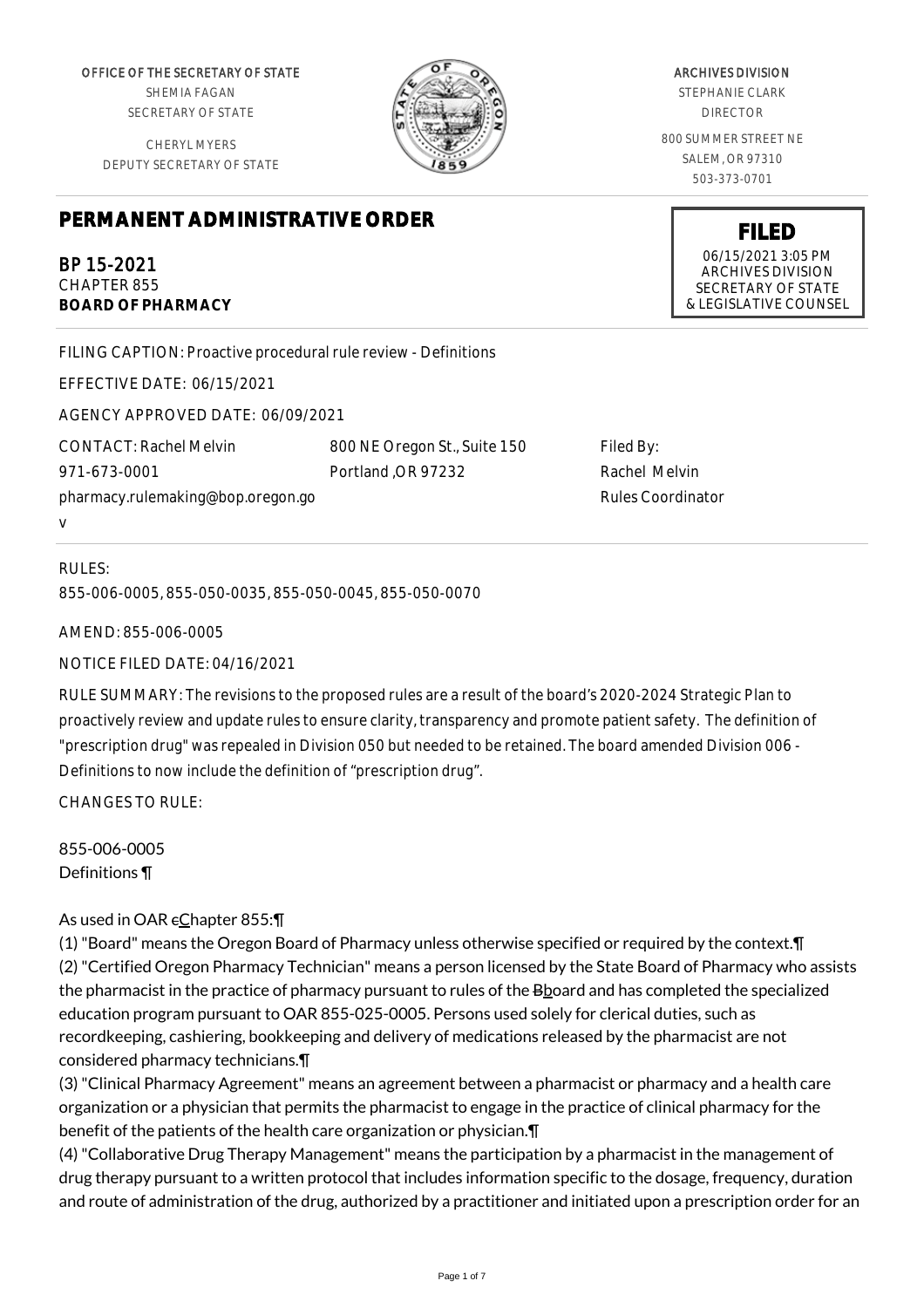individual patient and:¶

(a) Is agreed to by one pharmacist and one practitioner; or¶

(b) Is agreed to by one or more pharmacists at a single pharmacy registered by the board and one or more practitioners in a single organized medical group, such as a hospital medical staff, clinic or group practice, including but not limited to organized medical groups using a pharmacy and therapeutics committee.¶

(5) "Compounding" means the preparation, mixing, assembling, packaging, or labeling of a drug or device:¶ (a) As the result of a practitioner's prescription drug order, or initiative based on the relationship between the practitioner, the pharmacist and the patient, in the course of professional practice; or¶

(b) For the purpose of, or as an incident to, research, teaching, or chemical analysis and not for sale or dispensing; or¶

(c) The preparation of drugs or devices in anticipation of prescription drug orders based on routine, regularly observed prescribing patterns.¶

(6) "Confidential Information" means any patient information obtained by a pharmacist or pharmacy.¶

(7) "Consulting Pharmacist" means a pharmacist that provides a consulting service regarding a patient medication, therapy management, drug storage and management, security, education, or any other pharmaceutical service.¶ (8) The "Container" is the device that holds the drug and that is or may be in direct contact with the drug.¶ (9) "Dispensing or Dispense" means the preparation and delivery of a prescription drug pursuant to a lawful order

of a practitioner in a suitable container appropriately labeled for subsequent administration to or use by a patient or other individual entitled to receive the prescription drug.¶

(10) "Interpretation and evaluation of prescription orders" means the review of the order for therapeutic and legal correctness. Therapeutic review includes identification of the prescription drug ordered, its applicability and its relationship to the other known medications used by the patient and determination of whether or not the dose and time interval of administration are within accepted limits of safety. The legal review for correctness of the prescription order includes a determination that the order is valid and has not been altered, is not a forgery, is prescribed for a legitimate medical purpose, contains all information required by federal and state law, and is within the practitioner's scope of practice.¶

(11) "Labeling" means the process of preparing and affixing of a label to any drug container exclusive, however, of the labeling by a manufacturer, packer or distributor of a non-prescription drug or commercially packaged legend drug or device.¶

(12) "Monitoring of therapeutic response or adverse effect of drug therapy" means the follow up of the therapeutic or adverse effect of medication upon a patient, including direct consultation with the patient or his agent and review of patient records, as to result and side effect, and the analysis of possible interactions with other medications that may be in the medication regimen of the patient. This section shall not be construed to prohibit monitoring by practitioners or their agents.¶

(13) "Medication Therapy Management (MTM)" means a distinct service or group of services that is intended to optimize therapeutic outcomes for individual patients. Medication Therapy Management services are independent of, but can occur in conjunction with, the provision of a medication product.¶

(14) "Nationally Certified Exam" means an exam that is approved by the Bboard which demonstrates successful completion of a Specialized Education Program. The exam must be reliable, psychometrically sound, legally defensible and valid.¶

(15) "Non-legend drug" means a drug which does not require dispensing by prescription and which is not restricted to use by practitioners only.¶

(16) "Offering or performing of those acts, services, operations or transactions necessary in the conduct, operation, management and control of pharmacy" means, among other things:¶

(a) The creation and retention of accurate and complete patient records;¶

(b) Assuming authority and responsibility for product selection of drugs and devices;¶

(c) Developing and maintaining a safe practice setting for the pharmacist, for pharmacy staff and for the general public;¶

(d) Maintaining confidentiality of patient information.¶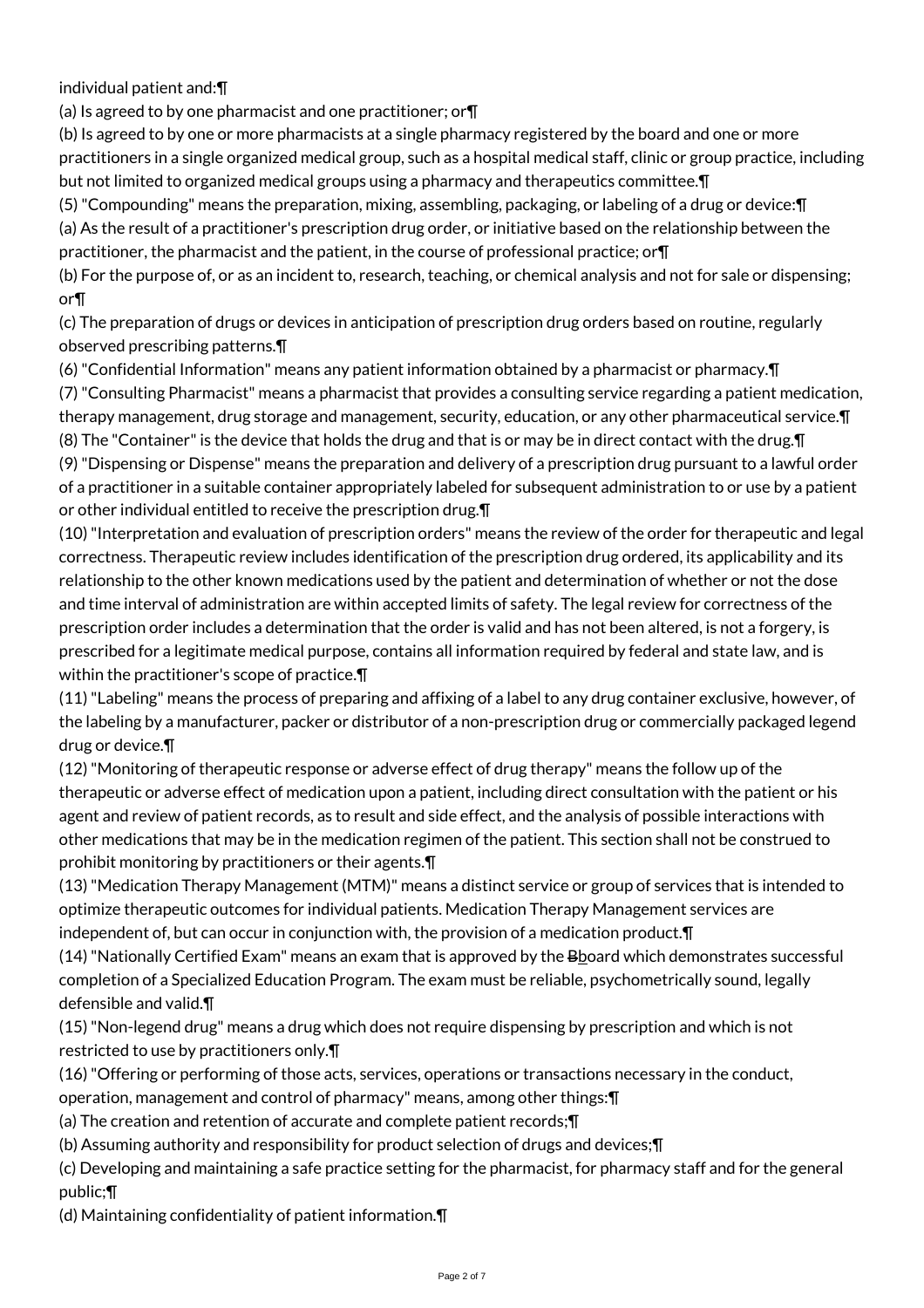(17) "Oral Counseling" means an oral communication process between a pharmacist and a patient or a patient's agent in which the pharmacist obtains information from the patient (or agent) and the patient's pharmacy records, assesses that information and provides the patient (or agent) with professional advice regarding the safe and effective use of the prescription drug for the purpose of assuring therapeutic appropriateness.¶ (18) Participation in Drug Selection and Drug Utilization Review:¶

(a) "Participation in drug selection" means the consultation with the practitioner in the selection of the best possible drug for a particular patient.¶

(b) "Drug utilization review" means evaluating prescription drug order in light of the information currently provided to the pharmacist by the patient or the patient's agent and in light of the information contained in the patient's record for the purpose of promoting therapeutic appropriateness by identifying potential problems and consulting with the prescriber, when appropriate. Problems subject to identification during drug utilization review include, but are not limited to:¶

(A) Over-utilization or under-utilization;¶

- (B) Therapeutic duplication;¶
- (C) Drug-disease contraindications;¶
- (D) Drug-drug interactions;¶
- (E) Incorrect drug dosage;¶
- (F) Incorrect duration of treatment;¶
- (G) Drug-allergy interactions; and¶
- (H) Clinical drug abuse or misuse.¶

(19) "Pharmaceutical Care" means the responsible provision of drug therapy for the purpose of achieving definite outcomes that improve a patient's quality of life. These outcomes include:¶

(a) Cure of a disease;¶

(b) Elimination or reduction of a patient's symptomatology;¶

- (c) Arrest or slowing of a disease process; or¶
- (d) Prevention of a disease or symptomatology.¶

(20) "Pharmacy Technician" means a person licensed by the State Board of Pharmacy who assists the pharmacist in the practice of pharmacy pursuant to rules of the Bboard but has not completed the specialized education program pursuant to OAR 855-025-0012.¶

(21) "Practice of clinical pharmacy" means:¶

(a) The health science discipline in which, in conjunction with the patient's other practitioners, a pharmacist provides patient care to optimize medication therapy and to promote disease prevention and the patient's health and wellness;¶

(b) The provision of patient care services, including but not limited to post-diagnostic disease state management services; and¶

(c) The practice of pharmacy by a pharmacist pursuant to a clinical pharmacy agreement.¶

(22) "Practice of pharmacy" is as defined in ORS 689.005.¶

(23) "Prescription drug" or "legend drug" is as defined in ORS 689.005 and:¶

(a) Required by federal law, prior to being dispensed or delivered, to be labeled with "Rx only"; or¶

(b) Required by any applicable federal or state law or regulation to be dispensed on prescription only or is restricted to use by practitioners only.¶

 $(24)$  "Prescription released by the pharmacist" means, a prescription which has been reviewed by the pharmacist

that does not require further pharmacist intervention such as reconstitution or counseling.¶

(245) "Prohibited conduct" means conduct by a licensee that:¶

(a) Constitutes a criminal act against a patient or client; or¶

(b) Constitutes a criminal act that creates a risk of harm to a patient or client.¶

(256) "Proper and safe storage of drugs and devices and maintenance of proper records therefore" means housing

drugs and devices under conditions and circumstances that:¶

(a) Assure retention of their purity and potency;¶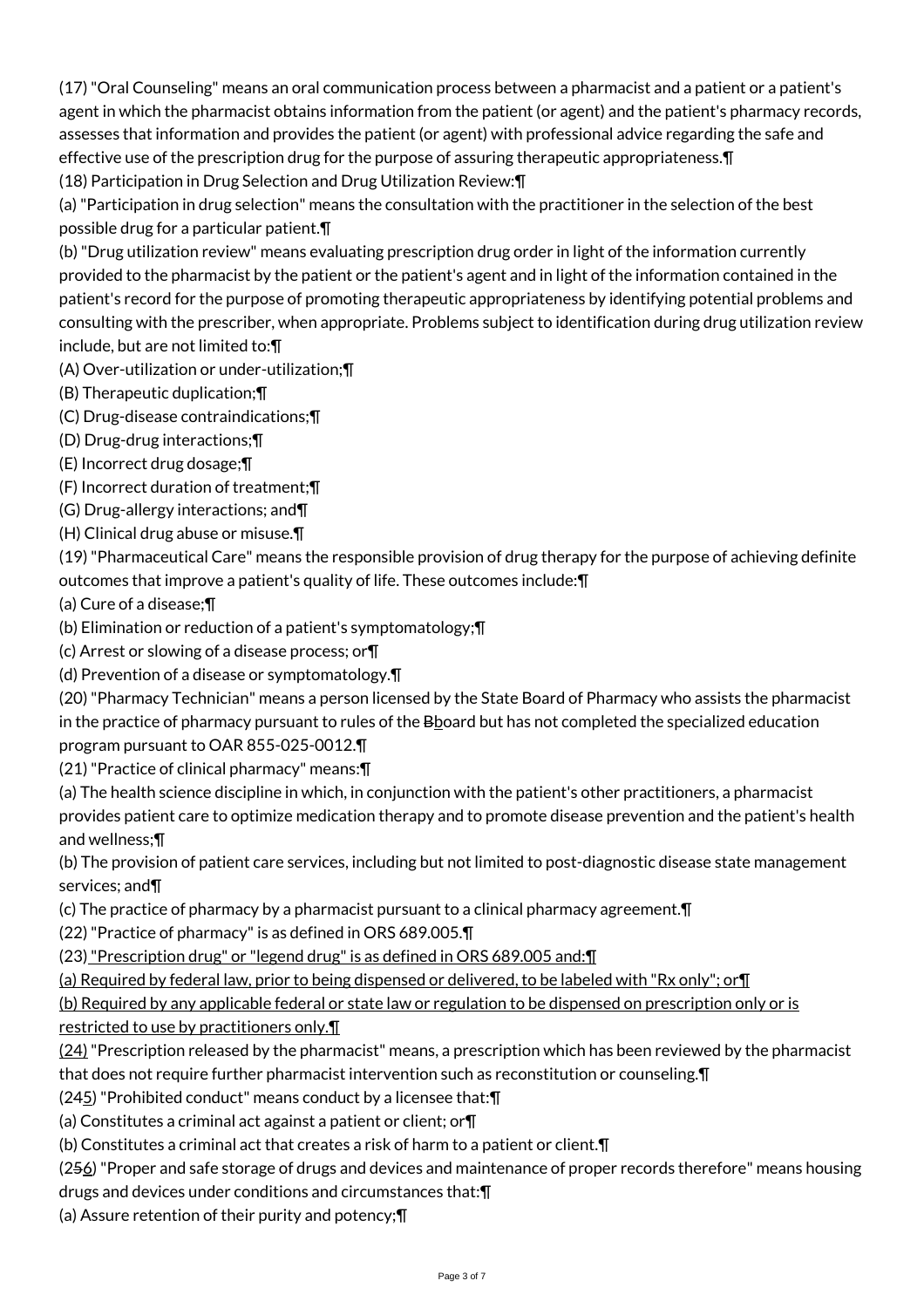(b) Avoid confusion due to similarity of appearance, packaging, labeling or for any other reason;¶

(c) Assure security and minimize the risk of their loss through accident or theft;¶

(d) Accurately account for and record their receipt, retention, dispensing, distribution or destruction;¶

(e) Protect the health, safety and welfare of the pharmacist, pharmacy staff and the general public from harmful exposure to hazardous substances.¶

(267) "Quality Assurance Plan" is a written set of procedures to ensure that a pharmacy has a planned and systematic process for the monitoring and evaluation of the quality and appropriateness of pharmacy services and for identifying and resolving problems.¶

(278) "Responsibility for advising, when necessary or when regulated, of therapeutic values, content, hazards and use of drugs and devices" means advice directly to the patient, either verbally or in writing as required by these rules or federal regulation, of the possible therapeutic response to the medication, the names of the chemicals in the medication, the possible side effects of major importance, and the methods of use or administration of a medication.¶

(289) "Specialized Education Program" means;¶

(a) A program providing education for persons desiring licensure as pharmacy technicians that is approved by the board and offered by an accredited college or university that grants a two-year degree upon successful completion of the program; or¶

(b) A structured program approved by the board and designed to educate pharmacy technicians in one or more specific issues of patient health and safety that is offered by:¶

(A) An organization recognized by the board as representing pharmacists or pharmacy technicians;¶

(B) An employer recognized by the board as representing pharmacists or pharmacy technicians; or¶

(C) A trade association recognized by the board as representing pharmacies.¶

(2930) "Supervision by a pharmacist" means being stationed within the same work area as the pharmacy technician or certified Oregon pharmacy technician being supervised, coupled with the ability to control and be responsible for the pharmacy technician or certified Oregon pharmacy technician's action. During the declared public health emergency timeframe related to the 2020 COVID-19 pandemic, "supervision by a pharmacist" means pharmacist monitoring of a pharmacy technician or intern being supervised, coupled with the ability to control and be responsible for the technician or interns actions and for the following remote processing functions only: prescription or order entry, other data entry, and insurance processing of prescriptions and medication orders. ¶

 $(391)$  "Therapeutic substitution" means the act of dispensing a drug product with a different chemical structure for the drug product prescribed under circumstances where the prescriber has not given clear and conscious direction for substitution of the particular drug for the one which may later be ordered.¶

 $(342)$  "Verification" means the confirmation by the pharmacist of the correctness, exactness, accuracy and completeness of the acts, tasks, or functions performed by an intern or a pharmacy technician or a certified Oregon pharmacy technician.

Statutory/Other Authority: ORS 689.205

Statutes/Other Implemented: ORS 689.151, ORS 689.155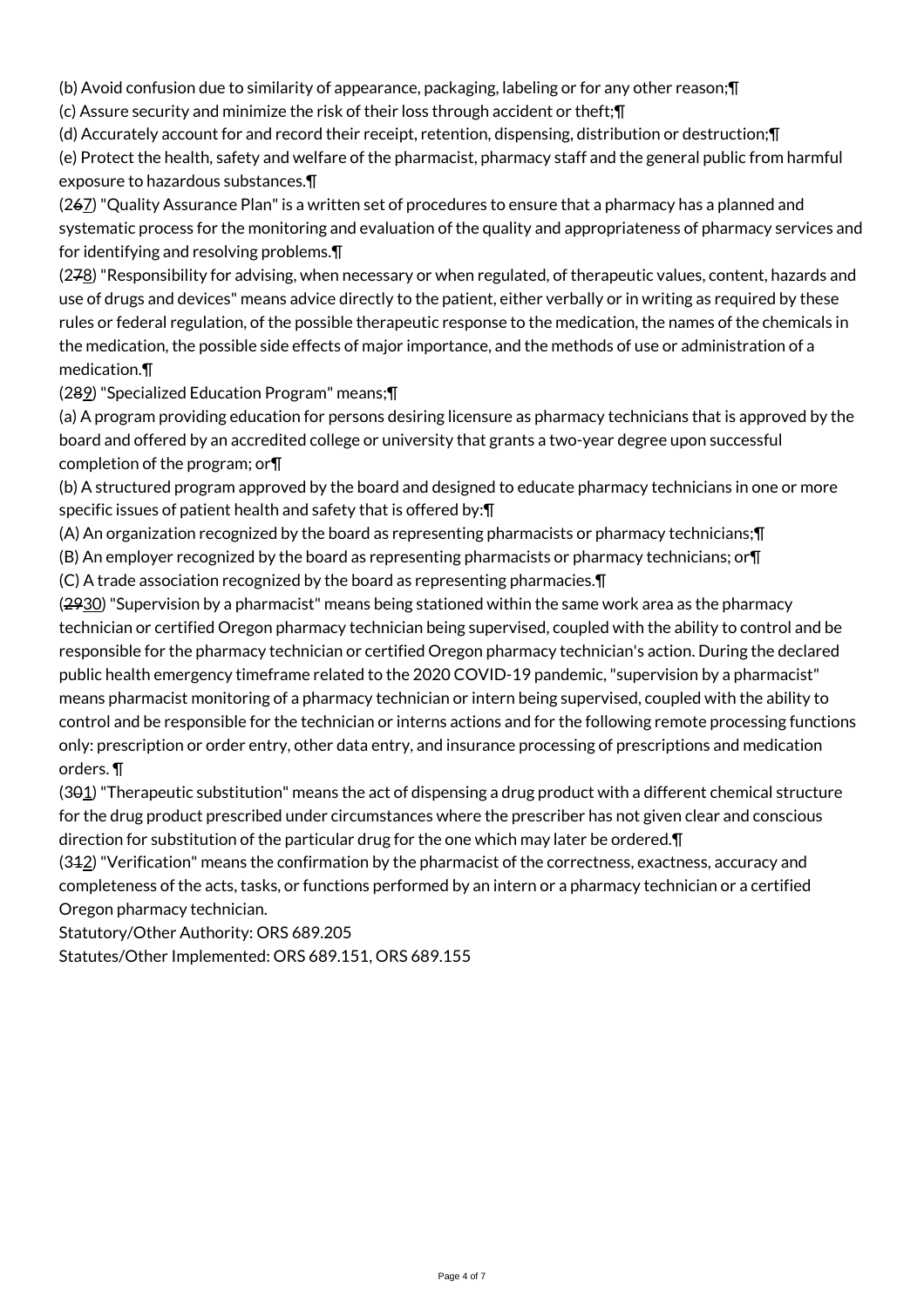#### REPEAL: 855-050-0035

NOTICE FILED DATE: 04/16/2021

RULE SUMMARY: Division 050 is no longer relevant for current pharmacy practice.

CHANGES TO RULE:

# 855-050-0035

Over-the-Counter Drug Restrictions

(1) The following items shall be sold only by or under the direct supervision of a licensed pharmacist in registered pharmacies. They need not bear the store name and address, if in original container, need not be registered, but must be properly labeled. They shall not be available by self-service, but stored in or immediately adjacent to the prescription department. Items bearing prescription legend are excepted and may be sold only on prescription:¶ (a) Ammoniated Mercury ointment, five percent;¶

(b) Sulfa drugs - Alone or in combination;¶

(c) Blue Ointment.¶

(2) The following items shall be sold only by a licensed pharmacist(s) in registered pharmacies, must bear the store name and address, must be properly labeled with adequate warning, must be registered in Official Poison Register, and the purchaser must provide acceptable identification, providing the preparations do not bear prescription legend, in which case they may be sold only on prescription:¶

(a) Arsenic and its preparations;¶

(b) Corrosive sublimate;¶

(c) Cyanides and preparations, including hydrocyanic acid;¶

(d) Hydrochloric acid and any preparation containing free or chemically unneutralized hydrochloric acid (HC1) in a concentration of ten percent or more;¶

(e) Nitric acid or any preparation containing free or chemically unneutralized nitric acid (HNO3) in a concentration of five percent or more;¶

(f) Sulphuric acid and any preparation containing free or chemically unneutralized sulphuric acid (H2S04) in a

concentration of ten percent or more;¶

(g) Solution of ammonia, U.S.P. 28 percent;¶

(h) Carbolic acid.

Statutory/Other Authority: ORS 689

Statutes/Other Implemented: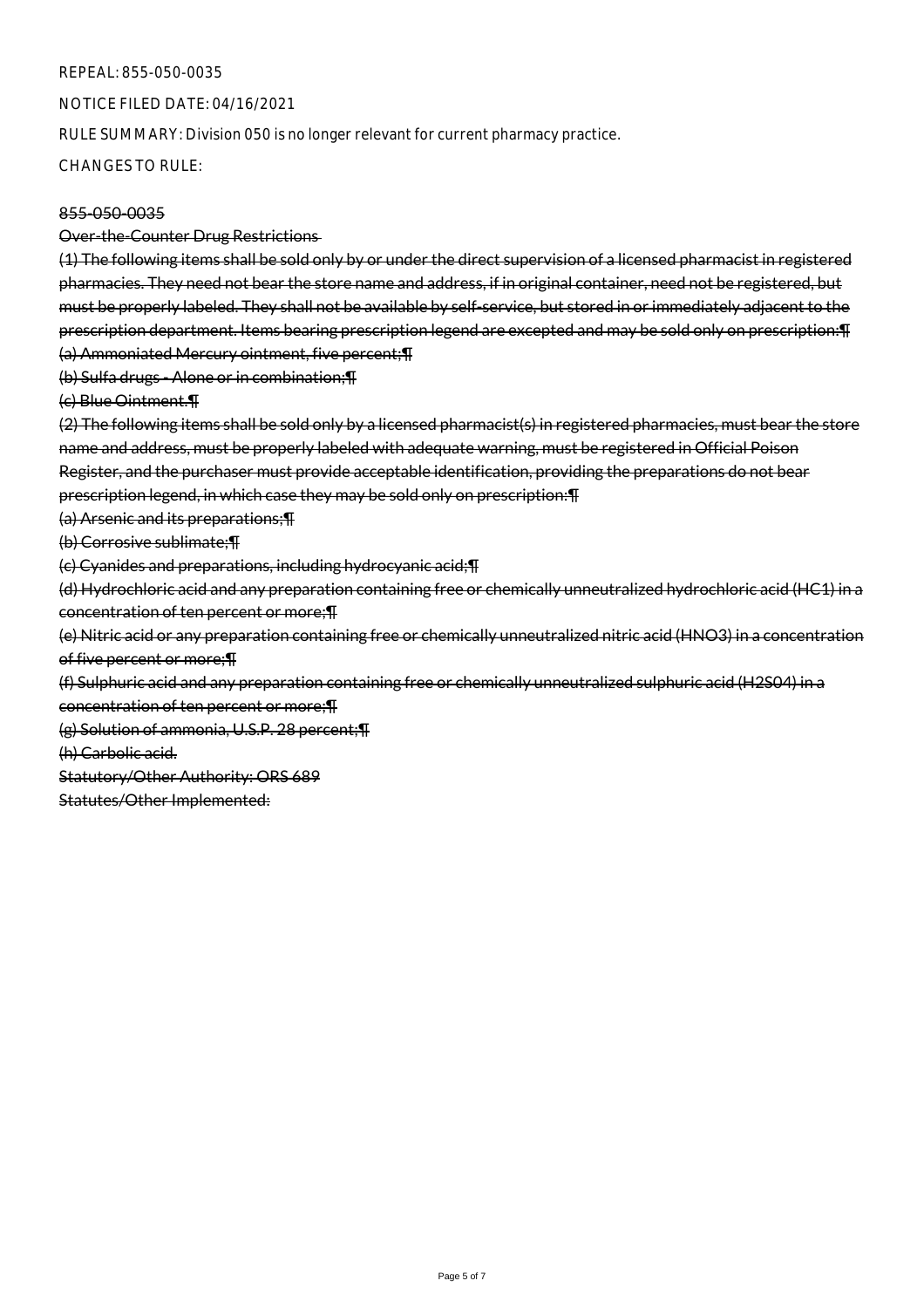#### REPEAL: 855-050-0045

NOTICE FILED DATE: 04/16/2021

RULE SUMMARY: Division 050 is no longer relevant for current pharmacy practice.

CHANGES TO RULE:

855-050-0045

Organic Silver Salts

(1) May be sold only by licensed pharmacists in registered pharmacies.¶

(2) Solutions must be freshly prepared, unless stabilized.¶

(3) Must be adequately labeled, to include name and address of store, date of preparation, and percentage content.

Statutory/Other Authority: ORS 689

Statutes/Other Implemented: